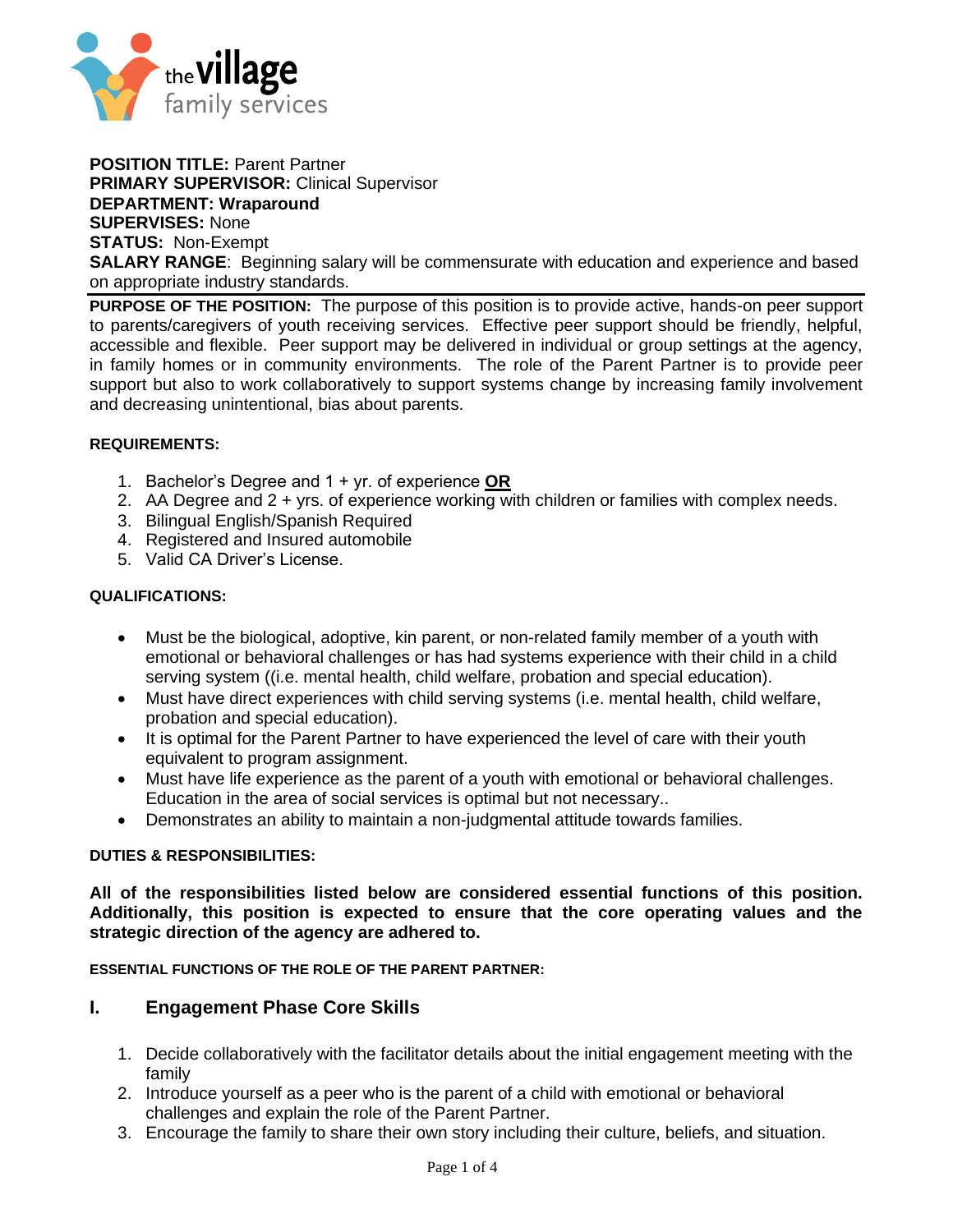- 4. Consider the family's story to identify family strengths, possible team members, and what parts of the Parent Partner's story would be helpful for the family to hear.
- 5. Effectively share your own story in a way which builds connection, confidence, and hope for the family relevant to the family's culture, beliefs and situation.
- 6. Participate collaboratively in identifying potential team members and what might motivate them to participate in the team process.
- 7. Explore the parent's situation regarding the need for rest, relief, and safety and work collaboratively with the facilitator to develop and support stabilization.
- 8. Work collaboratively with the family and facilitator to determine potential team members, both formal and informal, and decide who will invite them.
- 9. Decide with facilitator who will contact potential team members to hear their perspectives on family strengths and needs.
- 10. Secure agreement with family about the attendance of team members at the first child and family team meeting.

# **II. Planning Phase Core Skills**

- 1. Explain the parent's perspective, culture, and beliefs in a way that increases understanding by others while decreasing differences and highlighting similarities.
- 2. Check with team members to ensure they understand the parent's perspective and reassure others that having differences is acceptable.
- 3. Periodically facilitating the Wraparound process, as appropriate, including presenting and explaining the list of strengths prepared prior to the meeting and asking the team to identify additional strengths during the meeting.
- 4. Assess the level of support that is needed by the parent based on the families support network, their ability to involve their support network, and the ability of the parent to be heard by others.
- 5. Meet with the family regularly and consistently in order to encourage and support an understanding of their vision for the future.
- 6. Work with the parent to develop plans/strategies of how the Parent Partner can support the parent during meetings to ensure the parent's culture, beliefs, experience, voice and choice are heard by the team and are incorporated into the Child and Family Team Plan or Plan of Care.
- 7. Share information with other wraparound team members about the parent's perspective, culture, and beliefs including how the parent experiences being heard by the team.
- 8. Participate with the facilitator and the family in planning and developing a family team meeting agenda that includes timelines.
- 9. Assist the team in recognizing and acknowledging the family's lived experience, culture, and beliefs to build agreement for a common team vision statement.
- 10. Assist the team to reach agreement about underlying unmet needs that may be driving the situation in the family. Clarify unmet needs versus service provision.
- 11. Actively participate as needed, by speaking up and through actions, to support the family's perspective during the family team meeting.
- 12. Assist the team during brainstorming with identifying additional needs and strengths.
- 13. Participate with the team in brainstorming a wide range of interventions to prioritize needs, reminding team members of potential family strengths that will match interventions.
- 14. Volunteer for tasks if the Parent Partner's strengths match the intervention and encourage all team members to do the same. Document the action into the written Child and Family Team Plan or Plan of Care.
- 15. Actively participate with the family and other team members in the development of the initial Child and Family Team Plan or Plan of Care.
- 16. Assist the team in making sure that the family's culture, beliefs, voice and choice is reflected in the final Child and Family Team Plan or Plan of Care.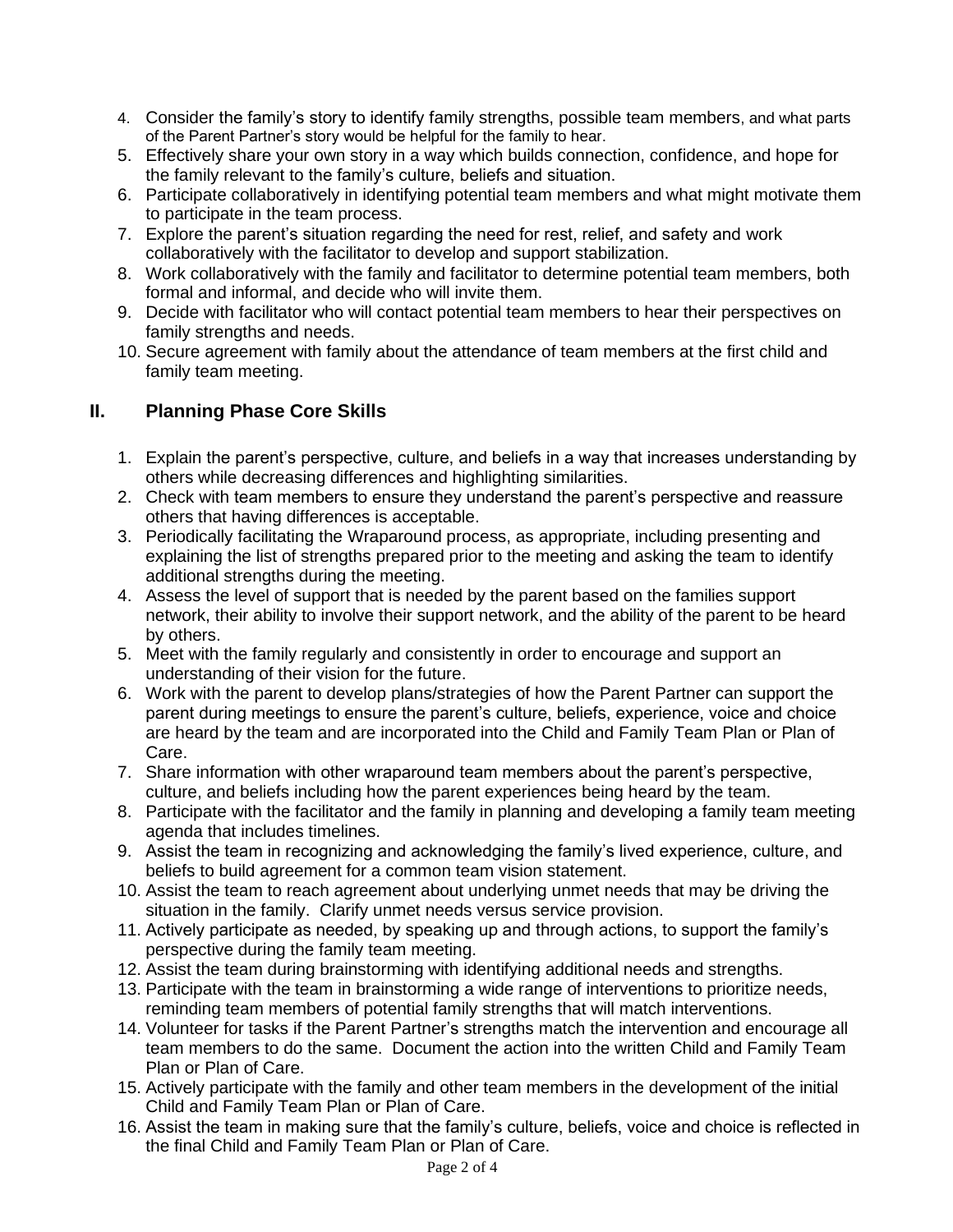# **III. Implementation Phase Core Skills**

- 1. Provide individualized, peer to peer support to parents.
- 2. Attend and participate in all Child and Family Team meetings.
- 3. Develop plans/strategies with family to ensure their concerns are heard and understood.
- 4. Communicate on a regular basis with families, according to their identified needs.
- 5. Support, respond, and/or implement proactive responses to families in crisis, both during and after business hours as designated in the safety/crisis plan.
- 6. Connect the family with identified community resources. Assist in introducing and engaging the family with the community resource, ensuring they can access the service after transition.
- 7. Provide direct interventions as specified in the Child and Family Team Plan or Plan of Care.
- 8. Maintain direct communication with the parent between team meetings on the effectiveness of the interventions.
- 9. Develop communication strategies with the family to ensure their perspective is being heard.
- 10. Communicate information about the effectiveness of the interventions/process related to the Child and Family Team Plan or Plan of Care with the facilitator for inclusion on team meeting agendas.
- 11. Work with parents and other team members to continue to identify unmet needs that the team has agreed to address.
- 12. Recognize, celebrate and document team strengths and successes collaboratively with the team.

### **IV. Transition Phase Core Skills**

- 1. Help introduce the transition phase of Wraparound and the completion of the Wraparound process to the family and team members.
- 2. Discuss the transition planning phase with the family related to their culture and beliefs, their mission statement and their identified needs.
- 3. Practice implementation and rehearse crisis responses with the family as identified in the Child and Family Team Plan or Plan of Care.
- 4. Continue to assist the family in accessing needed resources/supports utilizing the family's culture and beliefs and each team member's individual strengths ensuring that the family is engaged with new resources.
- 5. Assist the facilitator in preparing the transition phase of the Wraparound process by ensuring the family's culture; beliefs, voice and choice are evident in the process.
- 6. Celebrate the family accomplishments with a Transition/Family Achievement Portfolio and event that highlights their progress always considering the family's culture.
- 7. I have read the above role description, have had the opportunity to ask questions and understand the nature of my role and its importance in meeting the agency's goals and objectives. I understand that the specific functions of this role may change from time to time to meet the evolving needs of the agency.

### **CONSIDERATIONS:**

• The qualifications for a Parent Partner must be deliberated carefully. The value of the role as one of peer to peer support should guide all decisions when hiring Parent Partners. The importance of hands on, real time experience with a child serving systems is imperative. A parent of a child with an emotional or behavioral challenge is one qualification but also a parent who had their child/children involved in child welfare could yet be another qualifier (even without a mental health diagnosis). The